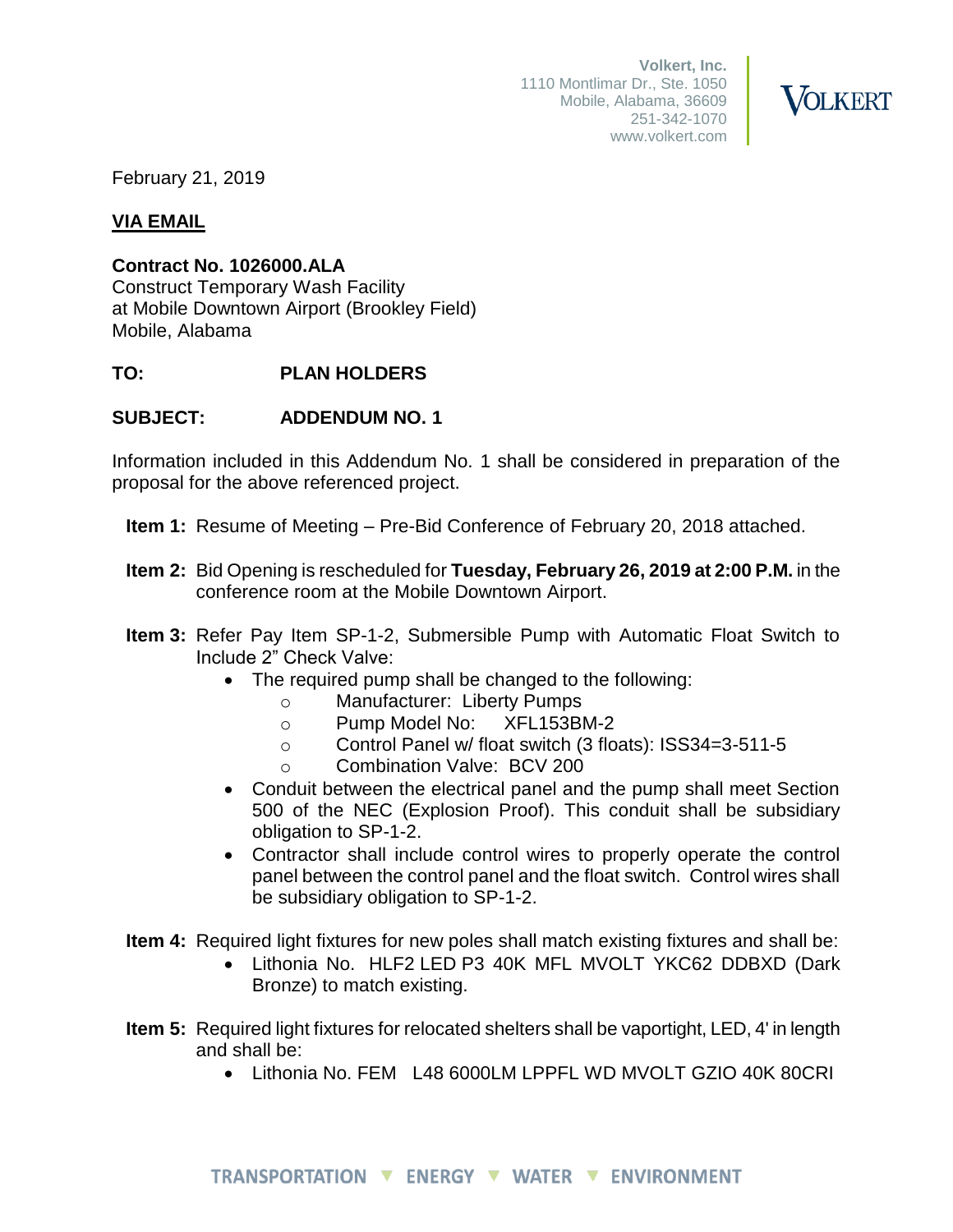**Item 6:** Contractor shall install one (1), copper clad steel ground rod ¾" diameter, 10' long, at a location to be determined in the field by the Engineer. Payment for installing grounding rod shall be subsidiary obligation to SP-4-3, Relocate Electrical Rack and Electrical Shelter.

Receipt of this addendum shall be acknowledged by initialing the acknowledged receipt on Page I - 12 for proposal consideration.

### **END ADDENDUM NO. 1**

Sincerely, VOLKERT, INC.

Juned E Eulah

Harold Eubanks, P.E. Project Manager

/jhs

**Attachments** 

cc: Russell Stallings, Capital Program Manager, Mobile Airport Authority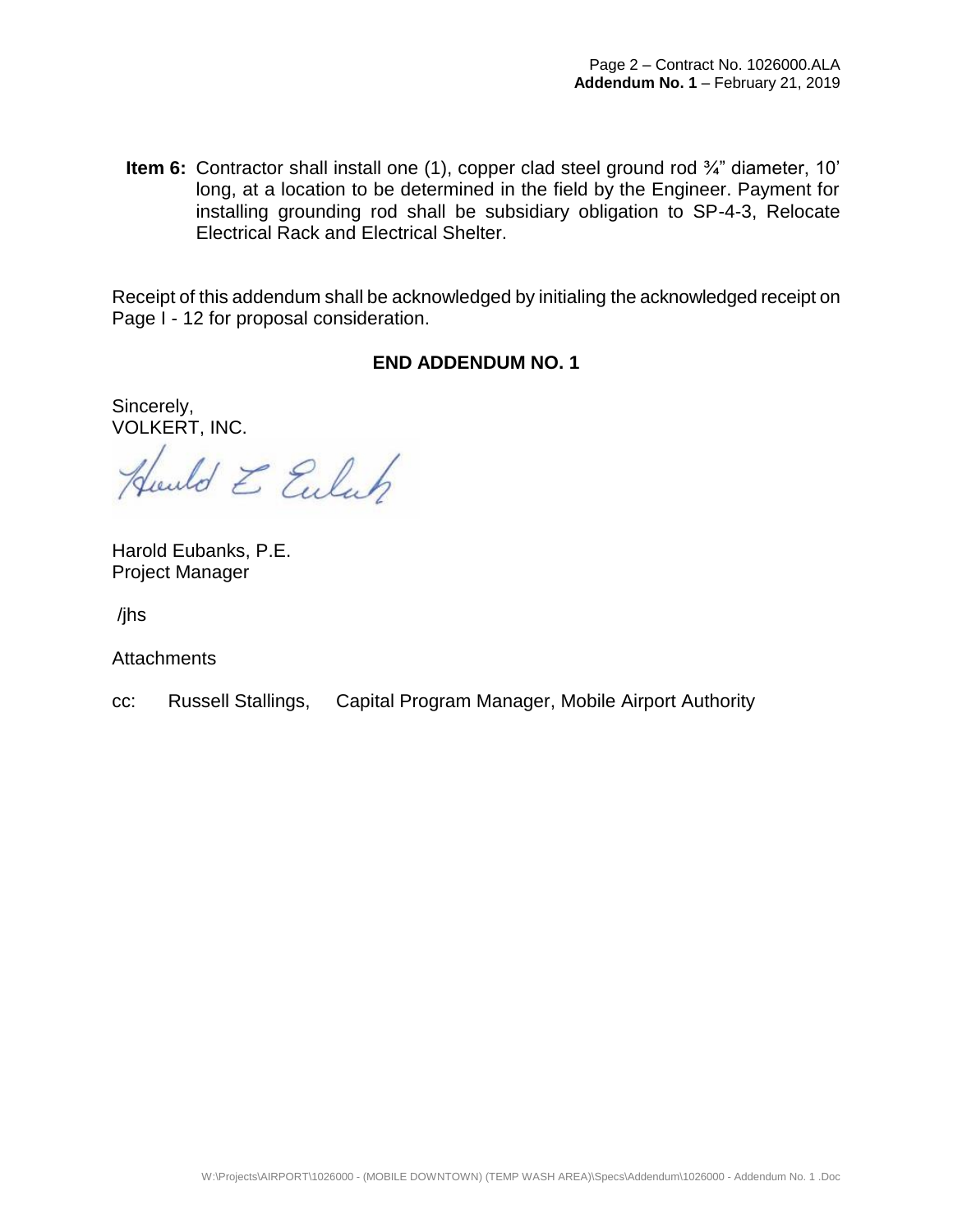**Volkert, Inc.** 1110 Montlimar Dr., Ste. 1050 Mobile, Alabama, 36609 251-342-1070 www.volkert.com



February 21, 2019

### **VIA E-MAIL**

**Contract No. 1026000.ALA**

Construct Temporary Wash Facility At Mobile Downtown Airport (Brookley Field) Mobile, Alabama

### **RESUME OF MEETING PRE-BID MEETING**

A pre-bid meeting was held at 2:00 P.M. on February 20, 2019 at Mobile Regional Airport to provide potential bidders, vendors, suppliers, and interested parties an overview of the proposed project and allow parties to ask questions concerning project specific requirements as it relates to construction of the project.

See attached "List of Attendees" for individuals, titles, organization etc. present for the pre-bid meeting

The proposed project was reviewed using the attached agenda, construction plans, and contract specification from the provided bid package. A summary of the discussion follows:

- 1. Review of Scope
	- $\rightarrow$  The proposed project will provide for a Temporary Wash Facility located on the existing apron at the Mobile Downtown Airport.
- 2. General and Project Specific Requirements
	- $\rightarrow$  All work shall be in accordance with FAA, ALDOT, and Special Provisions included in the contract documents and specifications.
	- $\rightarrow$  Erosion control will be the responsibility of the Contractor. See Sheet 22 for required BMPs.
	- $\rightarrow$  The Contractor shall remove and dispose of existing slabs as described in the plans. Removal of all concrete shall require a full depth vertical saw cut. Required saw cutting shall be subsidiary obligation to Pay Item 206C-001, Removal of Concrete Pavement.
	- $\rightarrow$  The Contractor shall install required slabs as described in the plans. Concrete for required slabs shall be installed in accordance with Section P-501 of the Contract Documents. Dowels shall be installed in accordance with Sheet 6 and shall be subsidiary obligation to Pay Item P-501-8.1, Portland Cement Concrete Pavement (16" Thick).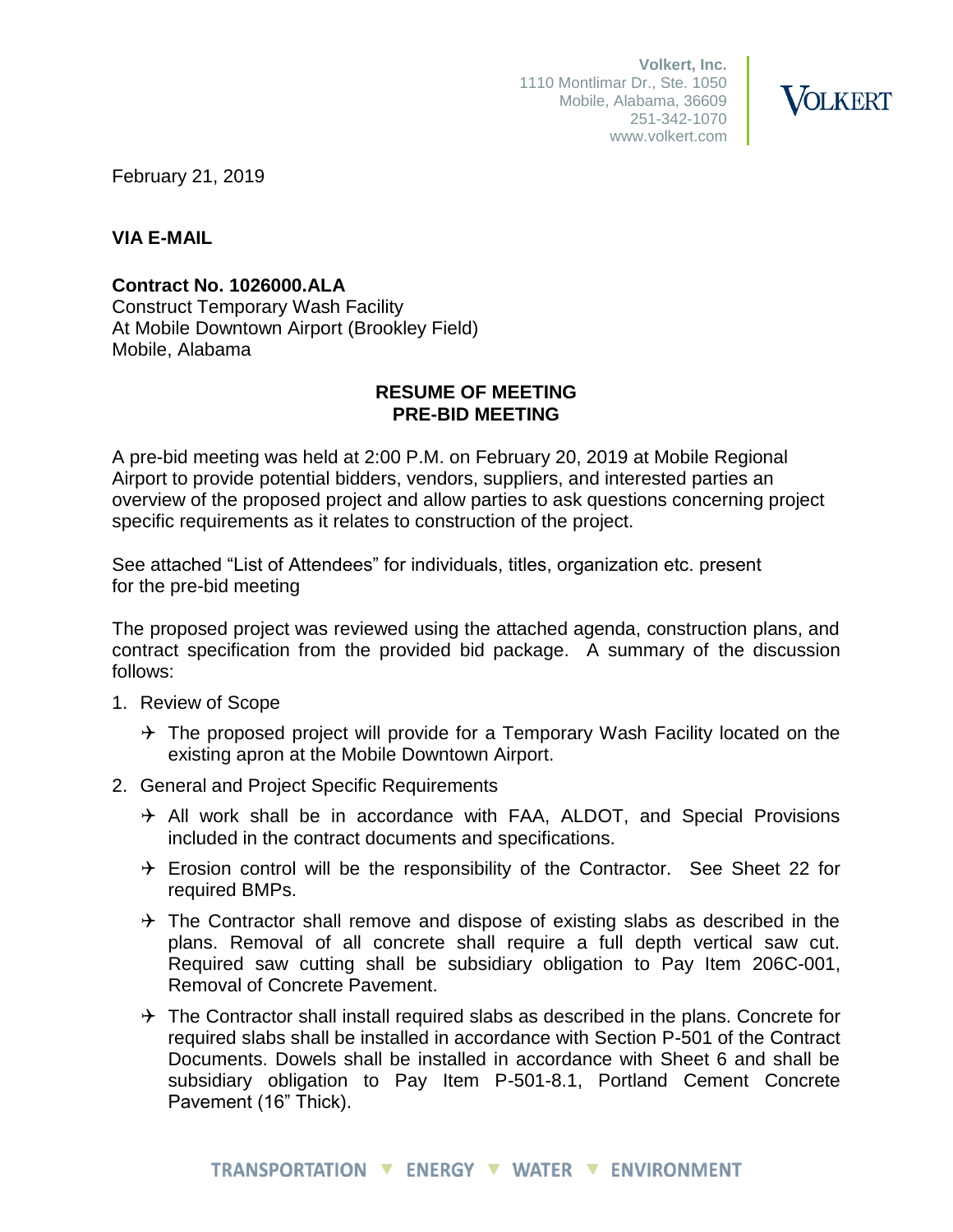- $\rightarrow$  Underwater Backfill is to be installed as shown on the typical sections. Any dewatering will be the responsibility of the Contractor and will be considered subsidiary.
- $\rightarrow$  The required access road shall be installed as shown on the plans. The Contractor shall be responsible for ensuring adequate drainage to prevent ponding.
- $\rightarrow$  The required curb wall shall be installed as described in the plans and in accordance with Section 620 of ALDOT Standard Specifications for Highway Construction, 2018 Edition. Required dowel bars shall be subsidiary obligation to pay item 620A-000, Minor Structure Concrete.
- $\rightarrow$  The existing pavement berm shown on Sheet 10 shall be removed flush with existing pavement on both sides. The Contractor will be allowed to mill as needed to accomplish removal. Payment for removal of existing pavement berm shall be made under pay item 206C-001, Removing Concrete Pavement.
- $\rightarrow$  Proposed junction boxes shall include weep holes. A 3" diameter weep hole shall be included on each wall of the required junction boxes. Weep holes are subsidiary obligation to pay item 621A-031, Junction Box, Type 1 (Special).
- $\rightarrow$  Required inlets shall be installed as described in the plans. The inlet shall include frame and grate, Neenah Foundry R-3475 (bolt-down) or Engineer approved equal. Payment for required inlet shall be made under pay item 621C-052, Inlet, Type B (Special).
- $\rightarrow$  Contractor will be responsible for protecting all work during rain events and scheduling construction activities accordingly to prevent damage to partial or completed work during major rain events. Any damage to partial or completed work shall be repaired immediately at no cost to the sponsor.
- $\rightarrow$  Required storage tanks shall be 5025-gallon horizontal leg tanks, manufactured by Norwesco, Inc. Required tanks shall be installed as described in the plans. Required tank foundation shall be constructed in accordance with the plans and with Section 620 of the ALDOT Standard Specifications for Highway Construction, 2018 Edition. Payment for required tank foundation shall be made under pay item 620A-000, Minor Structure Concrete. Required dowel bars for tank foundation shall be subsidiary obligation to Pay Item 620A-000.
- $\rightarrow$  All above ground conduits shall be rigid galvanized. All below ground conduits shall be PVC.
- $\rightarrow$  Required utilities shall be installed as described in the plans. Contractor shall coordinate with MAWSS to tie to MAWSS installed water meters and sewer service tap. Contractor shall install back flow preventers for each required water line. Payment for back flow preventers shall be subsidiary obligation to appropriate water line pay item.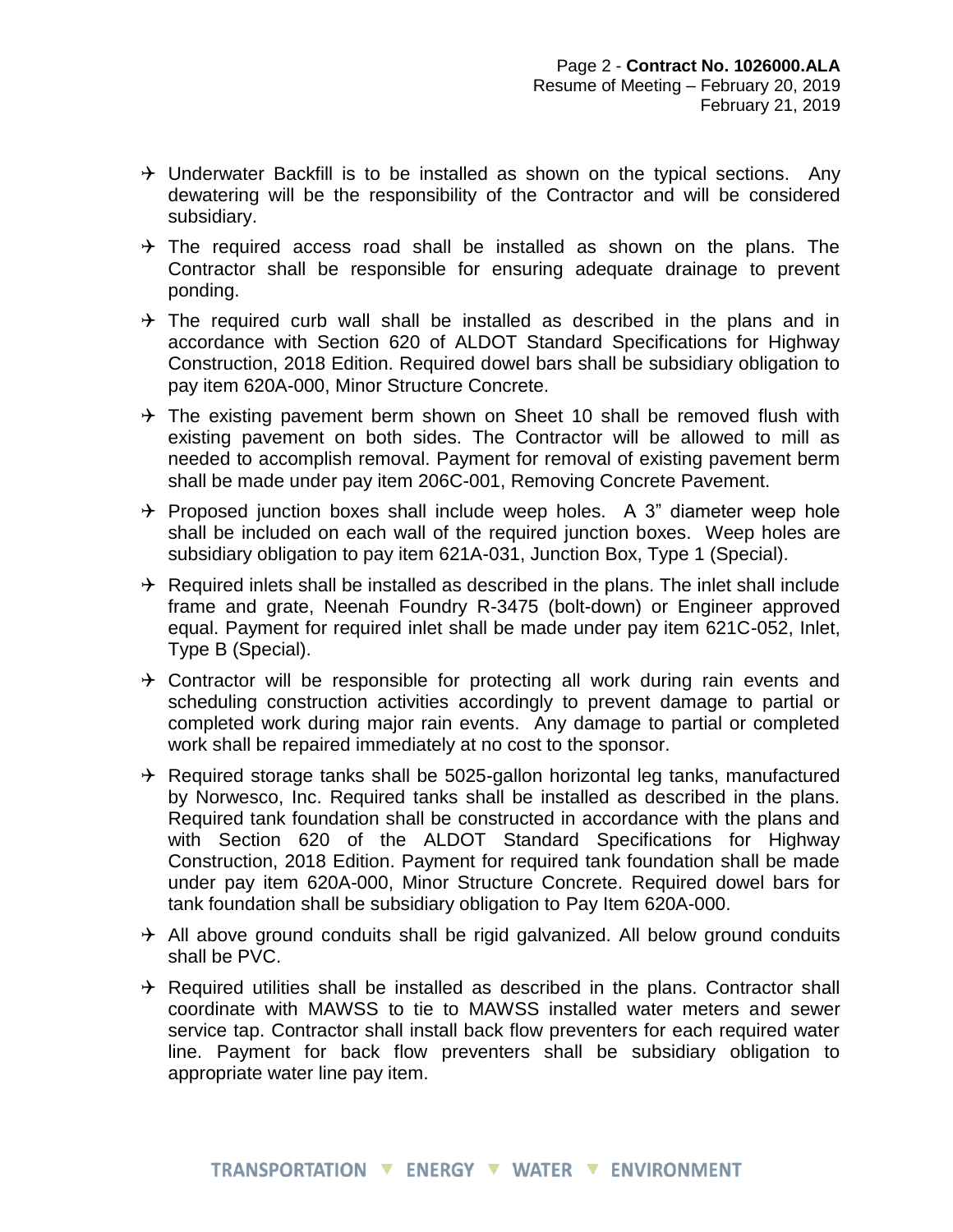- $\rightarrow$  Contractor shall relocate existing hose reels from existing wash facility to new wash facility as described in the plans. Payment for relocating existing hose reels shall be subsidiary obligation to relative water line pay item.
- $\rightarrow$  Contractor shall relocate existing electrical and equipment shelters from existing wash facility to new wash facility as described in the plans. Payment for relocating existing shelters shall be paid for under pay items SP-4-3, SP-4-4, and SP-4-5. Contractor shall install foundations for relocated shelters as described in the plans. Required foundations, light fixtures, junction boxes, receptacles, panels, breakers, contactors, etc. shall be subsidiary obligation to appropriate shelter relocation pay item.
- $\rightarrow$  Required electrical conduits and waterline shall be installed in a concrete utility bank. The concrete utility bank shall be installed as described in the plans and in accordance with Section 620 of the ALDOT Standard Specifications for Highway Construction, 2018 Edition. Payment for required utility bank shall be made under pay item 620A-000, Minor Structure Concrete. Required dowel bars for utility bank shall be subsidiary obligation to Pay Item 620A-000.
- $\rightarrow$  Contractor shall install eight (8) new 60' (2 PENTA) light poles as described in the plans. Contractor shall remove existing light fixtures from existing wash facility and install on new poles at new wash facility. Payment for removing existing light fixtures and installing light fixtures on new light poles shall be paid for under pay item SP-4-1, Light Pole Assembly.
- $\rightarrow$  Pay Item SP-4-1, Light Pole Assembly, shall include new poles, removal and relocation of existing light fixtures, new light fixtures, conduit, conductors, junction boxes, switches, accessories, and all incidentals required to install and make light pole assembly fully operational as described in the plans.
- $\rightarrow$  New light fixtures required for installation on eight (8) new poles shall match existing fixtures and shall be:
	- Lithonia No. HLF2 LED P3 40K MFL MVOLT YKC62 DDBXD (Dark Bronze) or DNAXD (Natural Aluminum).
- $\rightarrow$  Fixtures for installation in the three (3) shelters to be relocated shall be vaportight, LED, 4' in length and shall be:
	- Lithonia No. FEM L48 6000LM LPPFL WD MVOLT GZIO 40K 80CRI.
- $\rightarrow$  Conduit and cable lengths shall be measured horizontally between points. No allowance will be made in the measurements for extra length for vertical runs and wire required for connection makeup. That amount shall be included in the unit price for the item.
- $\div$  Contractor shall install one (1)  $\frac{3}{4}$ " diameter, 10' long, copper clad steel ground rod at a location to be determined in the field by the Engineer. Payment for installing grounding rod shall be subsidiary obligation to SP-4-3, Relocate Electrical Rack and Electrical Shelter.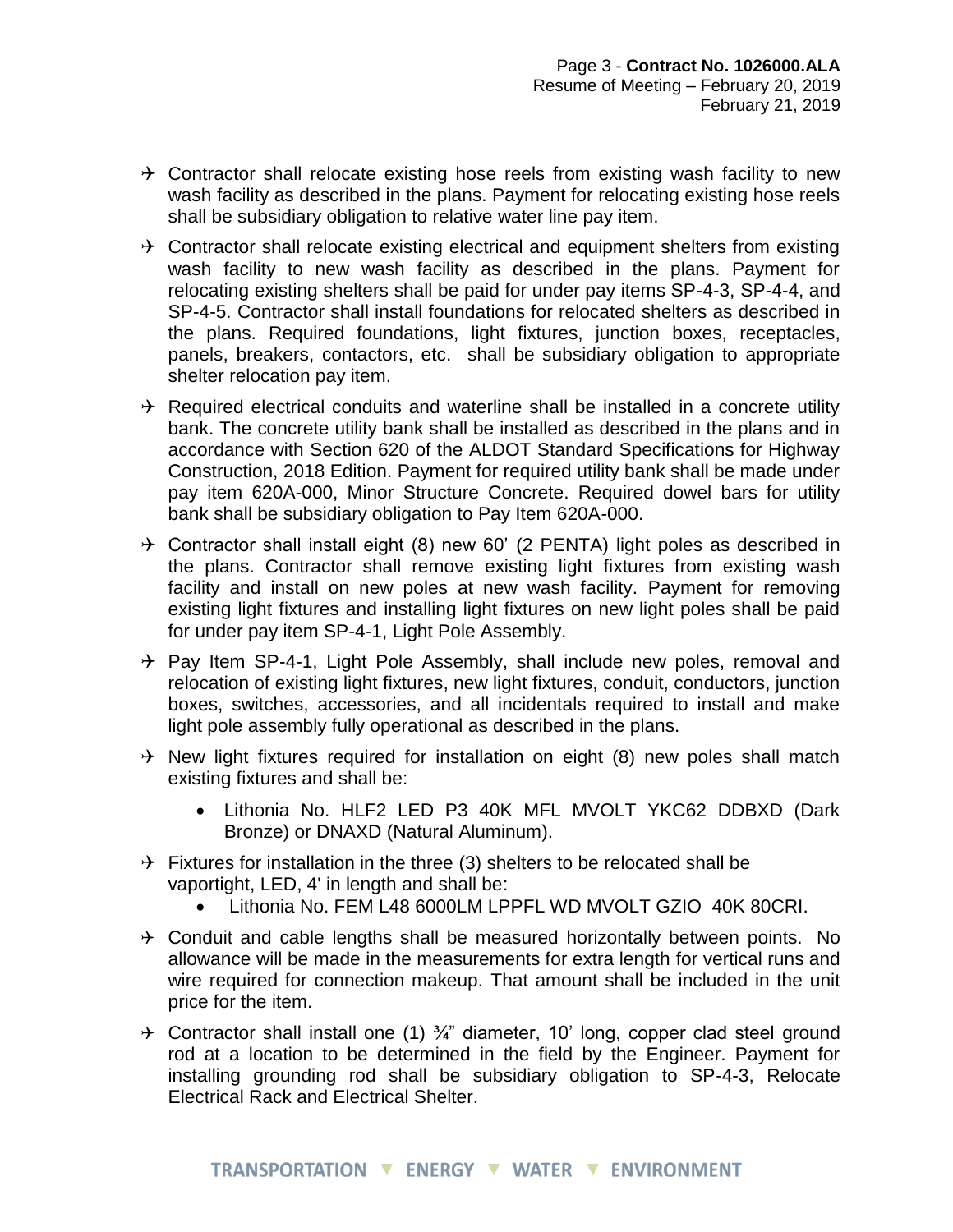- $\rightarrow$  Contractor shall install required meter pole and contact Alabama Power Company early in the construction process in order to allow Alabama Power Company adequate time to install required electrical services.
- $\rightarrow$  Contractor shall wait until near the end of the project to remove the light fixtures from the existing wash facility to provide limited operational downtime.
- 3. Airport Safety Plan
	- $\rightarrow$  Safety requirements are included in the project plans, Sheet 2 & 2A.
	- $\rightarrow$  The Contractor shall coordinate issuance of all NOTAMS with the owner, but through the engineer.
	- $\rightarrow$  The contractor shall follow haul routes as described in the safety plans.
- 4. Security
	- $\rightarrow$  The Contractor will confine his activities to the project site and haul routes. Access gates will be secure during construction.
- 5. Proposal, Bond, and Insurance Requirements
	- $\rightarrow$  Project Time is 30 Calendar Days with Liquidated Damages of \$250.00 per day. All procurement, submittals, rain days, holidays, shipping and delivery, installation, set-up etc. are included in the 30 days.
	- $\rightarrow$  Contractors are urged to review the Insurance Requirements described in the Instructions to Bidders section of the contract
	- $\rightarrow$  Bidders are urged to review "Instruction to Bidders" section included in the contract documents before completing and executing the proposal.
	- $\rightarrow$  Bid Guaranty shall be submitted with proposal. Bid guaranty shall be 5% of the total bid price but not to exceed \$10,000.00.
	- $\rightarrow$  All questions shall be sent to Volkert in the form of an email.
		- o Deadline for purchasing plans: February 21, 2019
		- o Deadline for questions: February 21, 2019
	- $\rightarrow$  Bids will be opened and read aloud at 2:00 p.m., February 22, 2019 in the Board Room of the Mobile Downtown Airport.
- 6. NOTAMS NOTAMS will be issued as needed. NOTAMS require 48-hour notice.